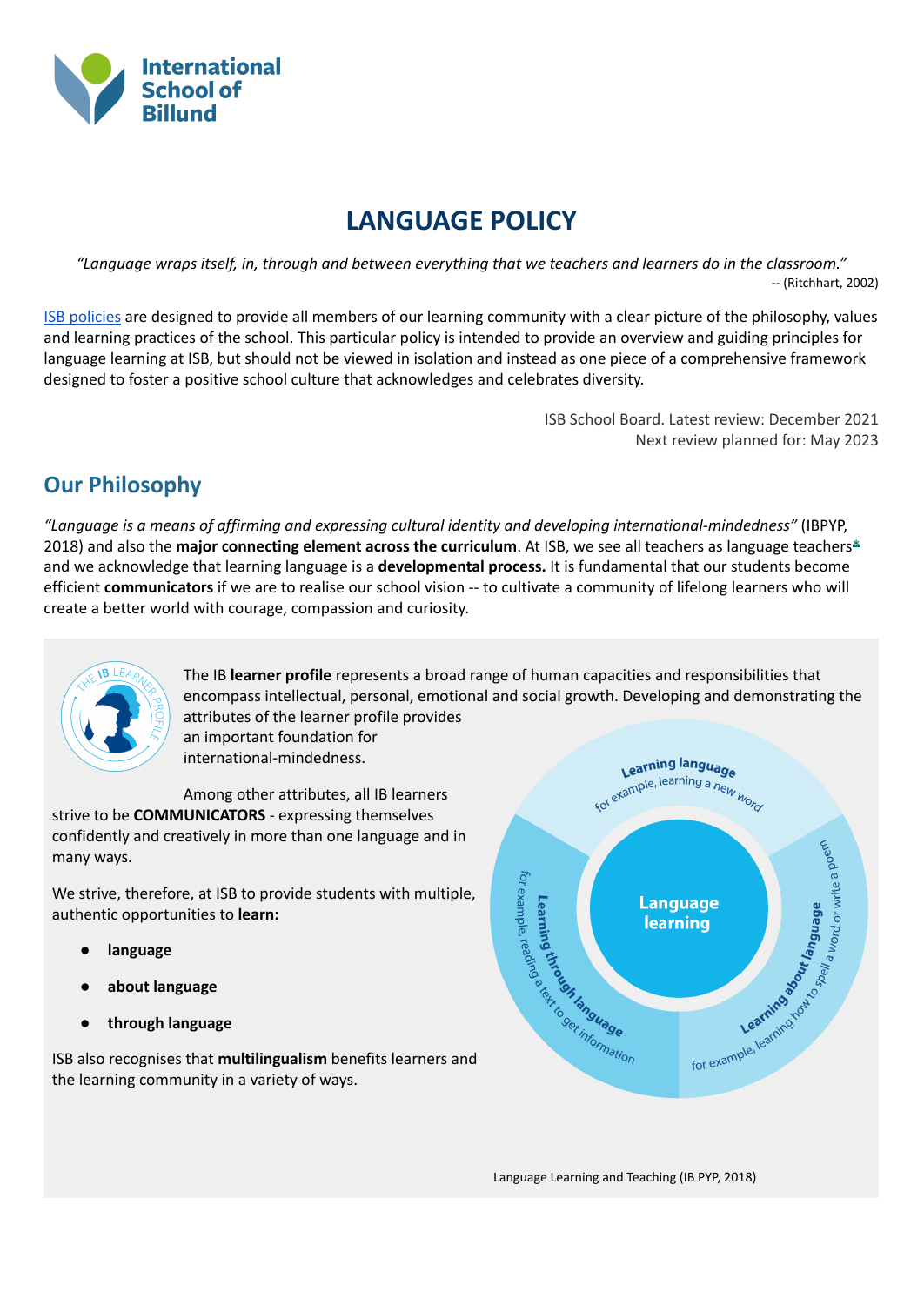# **Principles**

| Language                                                                                                                                                                    |                                                                                                                                               |                                                                                                                                                                                                  |  |
|-----------------------------------------------------------------------------------------------------------------------------------------------------------------------------|-----------------------------------------------------------------------------------------------------------------------------------------------|--------------------------------------------------------------------------------------------------------------------------------------------------------------------------------------------------|--|
| We recognise that, since language is<br>central to learning, all teachers are,<br>in practice, language teachers with<br>responsibilities in facilitating<br>communication. | Language learning includes the<br>development of home and family<br>languages, languages of the school,<br>additional languages and literacy. | Language is a means of affirming and<br>expressing cultural identity and<br>developing<br>international-mindedness and as<br>part of this the language of the host<br>country is to be promoted. |  |
| We provide students with multiple,<br>authentic opportunities to learn<br>language, learn about language and<br>learn through language.                                     | Multilingualism benefits learners and<br>the learning community in a variety<br>of ways.                                                      | The student language portrait is a<br>tool that captures a learner's complex<br>language profile.                                                                                                |  |

## **Links to IB philosophy and practice**

The comprehensive IB programme and standards framework is the foundational set of principles which help IB world schools place **learning** at the heart of the school community by both:

- fostering a dynamic school **culture** centred on holistic, inclusive learning communities *(0300-xx standards)*
- creating student **learning** experiences of the highest quality possible *(0400-xx standards)*

Standards and practices relevant to language are listed in the [appendix](#page-5-0) at the end of this document.

## **Facilitating communication**

We understand the important role of language in cultivating intercultural awareness and international-mindedness. At ISB, all teachers are language teachers as all learning takes place through language. Our pedagogical approach to language learning aims to:

- be open and inclusive
- affirm each learner's identity and autonomy
- promote critical thinking.

While English is the primary language of instruction at ISB, we recognise that students learn best in their home languages and consequently strive to provide meaningful opportunities for home language integration. We celebrate linguistic diversity and acknowledge that while English and Danish are the most commonly used languages at ISB -- both in academic and social contexts -- students are also encouraged to use their home languages at school. We encourage parents to talk, read and write with their children in their home languages.

## **Language Development**

The development of language is fundamental to the instinctive human need to communicate. Language learning includes the development of the home and family languages, the languages of the school, additional languages and the development of literacy. This is integral to exploring and sustaining cognitive and personal development and cultural identity. Language learning and teaching are social acts, dependent on relationships with the self and others, with context, with the environment, and with the world.

From *'Language'* IB PYP, 2018.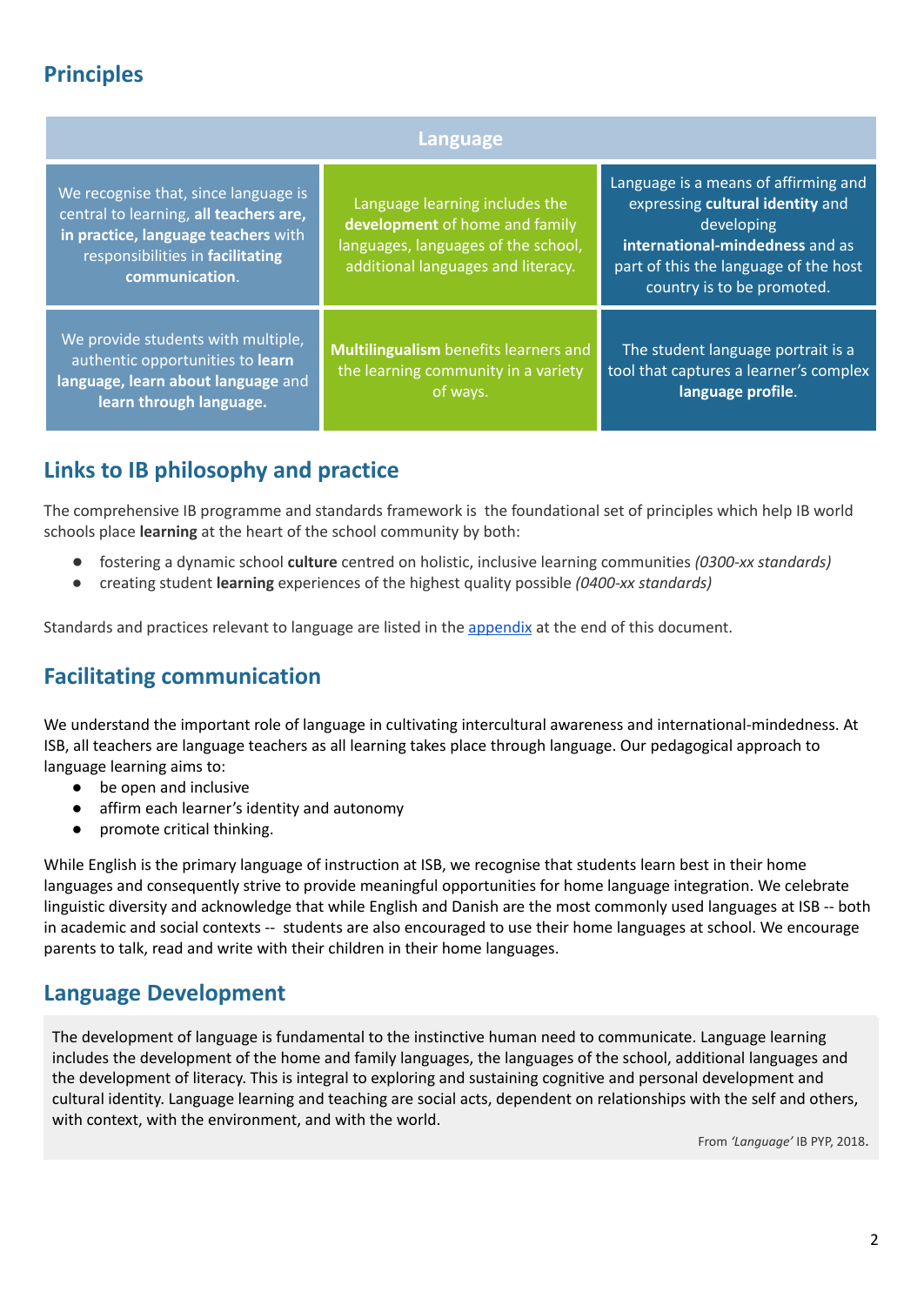Learning is a process of building knowledge and conceptual understanding, but also disposition and skill development. We know that students' language development is best served when they have opportunities to strengthen and build these competencies by engaging in language learning in multiple modes within authentic, meaningful contexts. It is facilitated by using a variety of physical and virtual resources, including, but not limited to literature, drama, story writing, technology and discussion. Students learn to appreciate both the functionality and aesthetics of language, and learn to reflect on its use across and within inter/trans-disciplinary and subject-specific contexts.

| <b>Learning language</b>                                                                                                                                                                                    | <b>Learning THROUGH language</b>           | <b>Learning ABOUT language</b>                                |
|-------------------------------------------------------------------------------------------------------------------------------------------------------------------------------------------------------------|--------------------------------------------|---------------------------------------------------------------|
| Receptive (listening, reading)<br>$\bullet$<br>and productive (speaking,<br>writing) skills<br>Basic interpersonal<br>$\bullet$<br>communicative skills<br>Literacy and the art of<br>$\bullet$<br>language | Cognitive academic language<br>proficiency | Analysing literature<br><b>Critical literacy</b><br>$\bullet$ |
|                                                                                                                                                                                                             |                                            | From 'Language and learning in IB programmes' IB, 2011.       |

ISB students learn to communicate confidently and creatively. Through language, students:

- express identity
- develop international mindedness
- develop literacy
- become effective inquirers
- communicate.

Literacy invites the student into new ways of making meaning and exploring the world through language. Language students make meaning from written, viewed or oral text and apply their developing understandings of symbolic cues. Multiliteracies involve students in different ways of accessing and making meaning, including digital technologies and their vast potential for expression and audience. Through literacy, students uncover perspectives in texts and learn about the power of communication. Literature is a source of pleasure as well as thoughtful provocation as students use it to explore other ways of knowing and seeing the world.

From *'Language'* IB PYP, 2018

At ISB we follow the Language and Literature and Language Acquisition subject guidance provided by the IB, which aims to support the understanding and implementation of language knowledge, skills and understandings within both transdisciplinary and inter-disciplinary programmes.

The IB continuum of international education provides a progression of learning for students aged 3 to 19. MYP language and literature builds on experiences in language learning that students have gained during their time in the IB Primary Years Programme. Knowledge, conceptual understanding and skills will have been developed through transdisciplinary units of inquiry or independent language inquiry. The six skill areas in PYP language—listening, speaking, reading, writing, viewing and presenting—are further developed through the MYP years.

From *'Language and literature guide'* IB MYP, updated 2021

### Multilingual language support

English language learners who are unable to fully access the academic curriculum delivered in English receive support from their teachers. In the primary school, this may be in the form of in-class or pull out support from our multilingual language support teacher. ISB acknowledges, though, that learning is not solely linked to 'speaking English' and teachers may, for example, encourage learners to explore the topic in their home language to support understanding.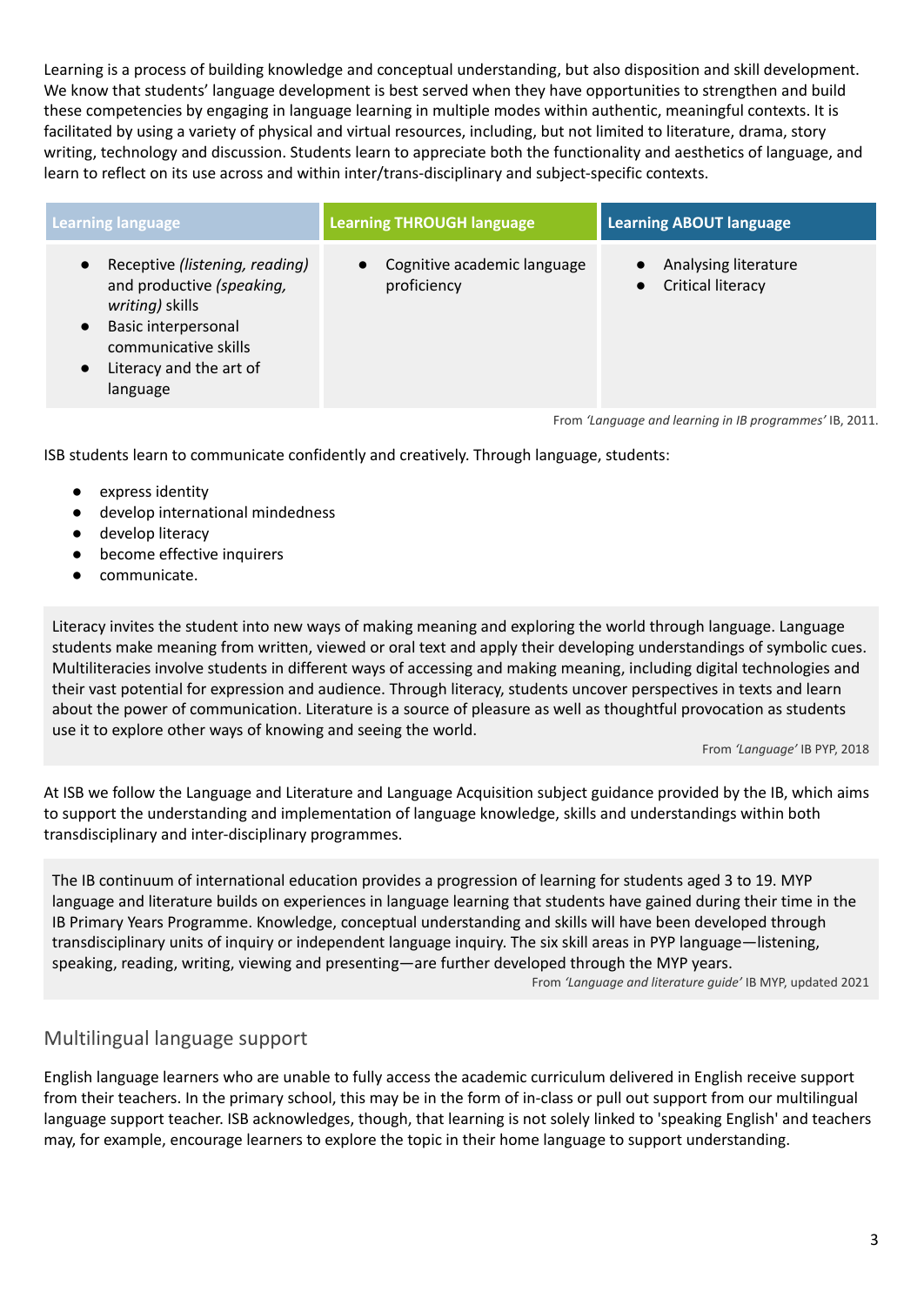### Learning support

#### **Early Intervention**

While most students develop literacy skills by participating in the general instruction facilitated within their classrooms, some experience challenges in learning to read, write and spell. Experience has taught us that there will always be a gap between the lowest and highest performing students. This gap is quite low in the early grades, but if left unwatched, it can widen quite significantly in later grades.

To prevent potential problems later on, we facilitate an **'early intervention' literacy programme** for those students who demonstrate literacy challenges in P1-P3. This involves homeroom teachers working with small groups of students from their classes on a daily basis to help strengthen their **phonemic awareness, letter-sound correspondence, word recognition, spelling, fluency and comprehension skills**.

#### **Special Educational Needs and Disabilities**

Students with identified language learning needs or disabilities are supported by dedicated teaching staff in their classrooms. Individual students may be referred to the free Pædagogisk/ Psykologisk/Sundhedsfaglig Rådgivning (Psychological/Pedagogical/Health Care Counselling) (PPS) services offered by the municipality. PPS have a range of specialists: reading consultants, speech therapists, physiotherapists, special pedagogues and psychologists. The help PPS offers depends on the child's age and their needs. Wellbeing staff in Kindergarten, Primary and Middle School oversee students' wellbeing.

## **Multilingualism**

The term "multilingualism" refers to linguistic ability in more than one language, and recognises that each of a student's languages may be developed to different levels, and within different contexts, depending on their social and academic experiences.

From *'Language'* IB PYP, 2018.

As an IB world school, we are committed to multilingualism as a means of affirming cultural identity and developing international-mindedness. We recognise multilingualism as a fact, a right and a resource for learning. In addition to the cognitive benefits, including improved attention and focus and enhanced problem solving thinking skills, research has shown that students who are multilingual also have increased capacity to think, talk and and reflect on how languages work. We acknowledge that language is integral to identity, and that a person's home and other languages fundamentally form the relationship they have with the world and how they come to feel about that world. We likewise acknowledge that "*conditions that do not affirm identity result in learners with poor self-esteem and consequent social and emotional issues that adversely affect learning."* (IB, 2011) We strive therefore to:

- foster a learning environment that welcomes, values and embraces diversity of culture, perspectives and languages
- create an environment where students use their home language with pride, and access host or global languages to engage with the world
- liaise with the parent community to establish understanding of how to best collaborate to achieve shared goals.

### Home language integration

The education of the child shall be directed to [...] the development of respect for the child's parents, his or her own cultural identity, language and values, for the national values of the country in which the child is living, the country from which he or she may originate and for civilizations different from his or her own.

-- (UNICEF 1989: Article 29)

Teachers at ISB may use students' home and family languages to:

- engage students who are new to English
- value the students identity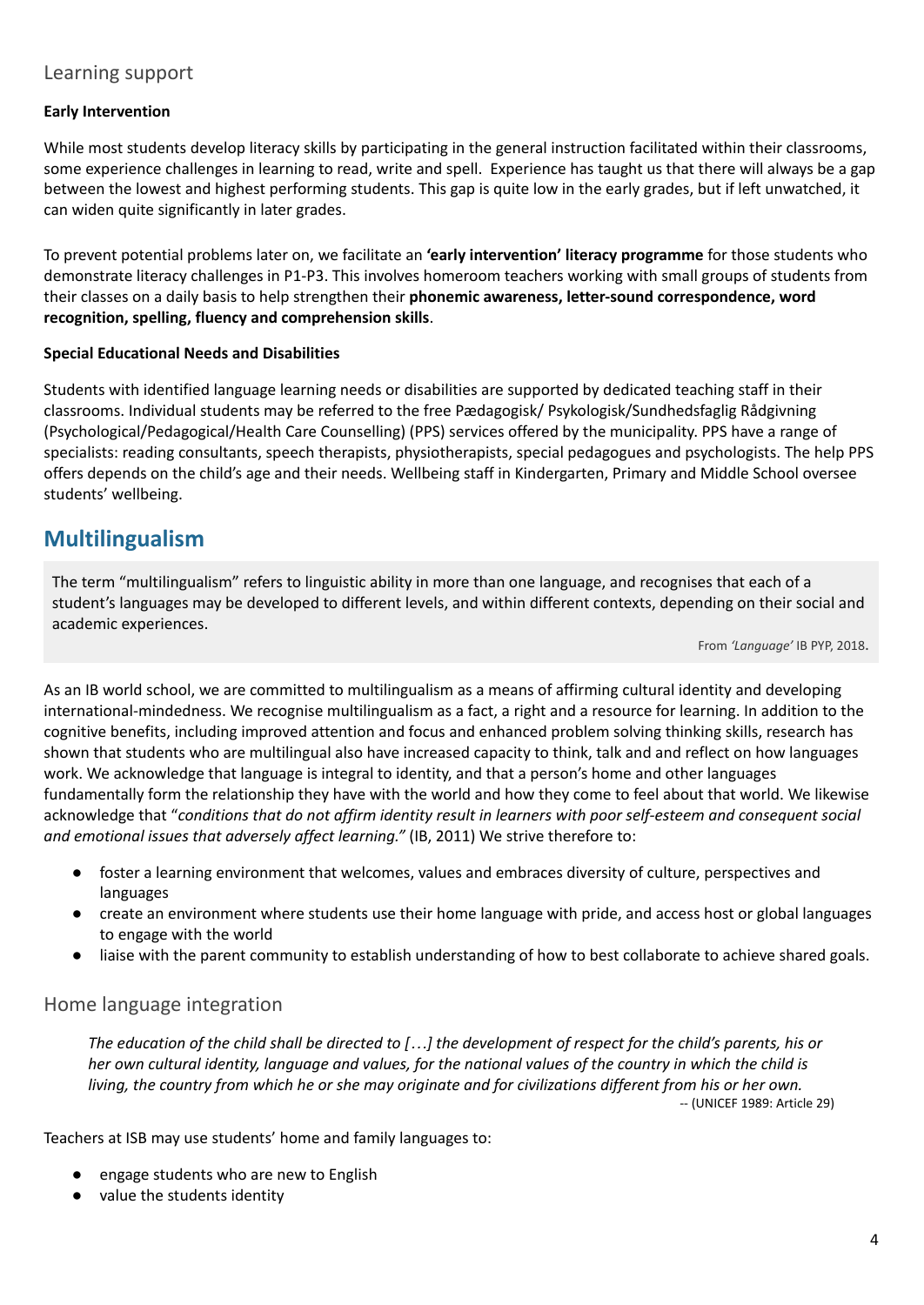- enhance meaningful learning
- allow students to realise their full potential
- help students to access their prior knowledge and to build conceptual connections.

Students who see and hear their own languages within the learning environment, and who are encouraged to actively make links to their prior linguistic experiences, connect more quickly to the community and their own learning. (Cummins, 2000) We know that including the language profiles of students in our planning has a positive impact on their language development. Teachers might, for example, interview parents in order to gain an insight into a student's language competencies in home and/or family languages. Another way that teachers support language development is to use translanguaging, a process in which students draw on known languages to support their learning.

## Additional languages - Danish, German, Spanish

To learn another language is guite simply and profoundly one of the best ways of learning to recognise the world and to see how others and otherness inhabit it. It is an education in difference as a pathway to *understanding how to contribute to […] global citizenship.*

-- (Worton, quoted in Reisz 2010)

Host and foreign languages programmes help reinforce literacy and cultural identity and reflect the multilingual society that we live in.

As a caring and committed international community with respect for our host country, we promote an awareness of Denmark's culture and language by teaching **Danish** as both an acquisition and home language. This begins with informal use of the Danish language in the kindergarten, and then, in alignment with both Danish legal and IB programme requirements, *(specifically that students learn a language in addition to the language of instruction from at least from the age of seven)*, students at ISB have Danish lessons from P1 onwards. For further information about our Danish language programme, please refer to the <INSERT NAME OF NEW DANISH DOCUMENT HERE>.

As per IB programme requirements, from M1, students begin to learn an extra additional language - **German** or **Spanish**.

The study of additional languages in the MYP provides students with the opportunity to develop insights into the features, processes and craft of language and the concept of culture, and to realize that there are diverse ways of living, behaving and viewing the world.

The MYP structures additional language learning in phases so that the complexity and range of language profiles that students bring to their MYP classroom is acknowledged and fostered. Students beginning their MYP studies may have exited from any of the five phases of PYP language or may have no prior knowledge or experience of the language to be studied in the MYP.

From *'Language acquisition guide'* IB MYP, 2020.